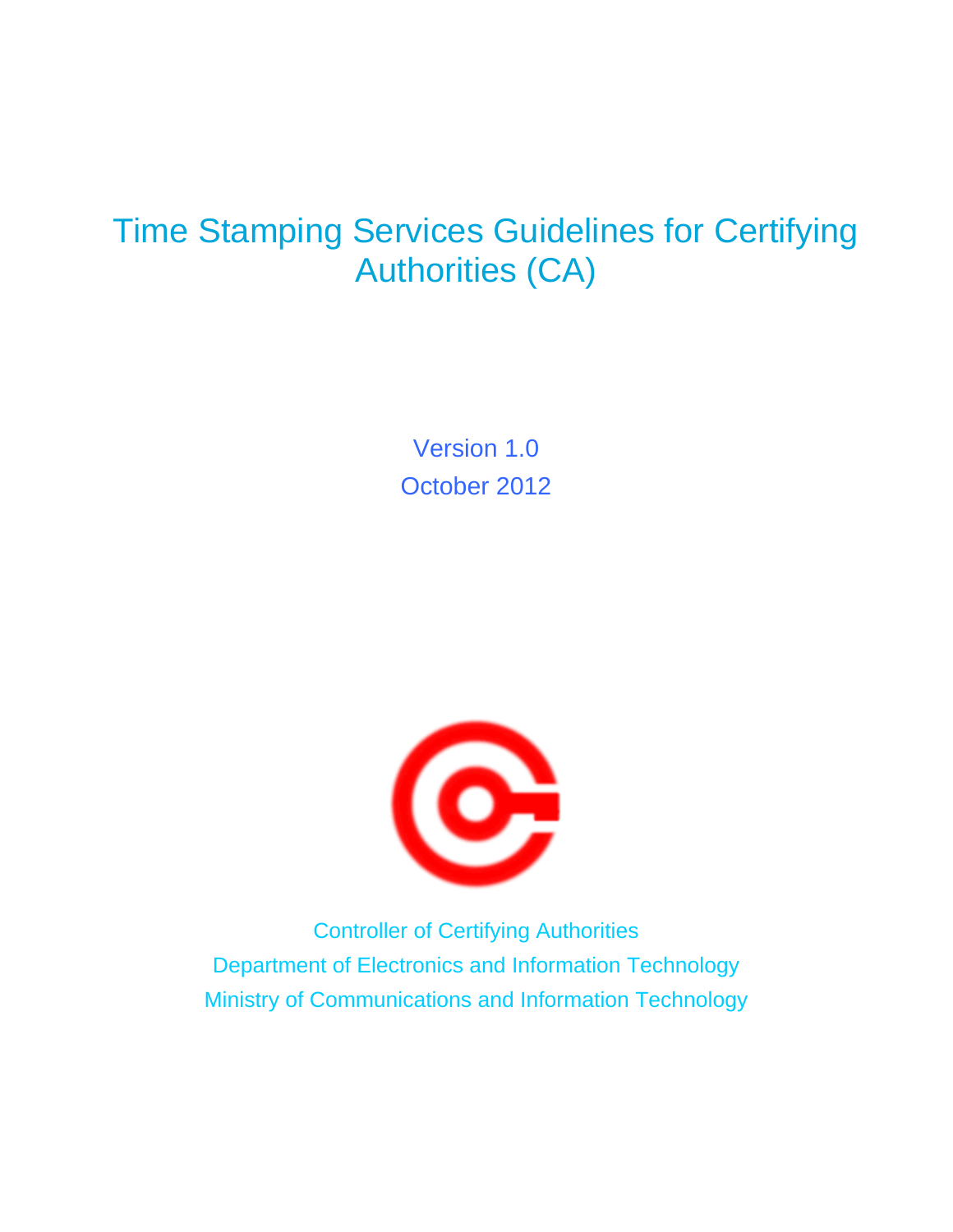## **Document Control**

| <b>Document Name</b>  | Time Stamping Services Guidelines for CAs          |
|-----------------------|----------------------------------------------------|
| <b>Status</b>         | Release                                            |
| Version               | 1.0                                                |
| Last update           | 13 Oct 2012                                        |
| <b>Document Owner</b> | <b>Controller of Certifying Authorities, India</b> |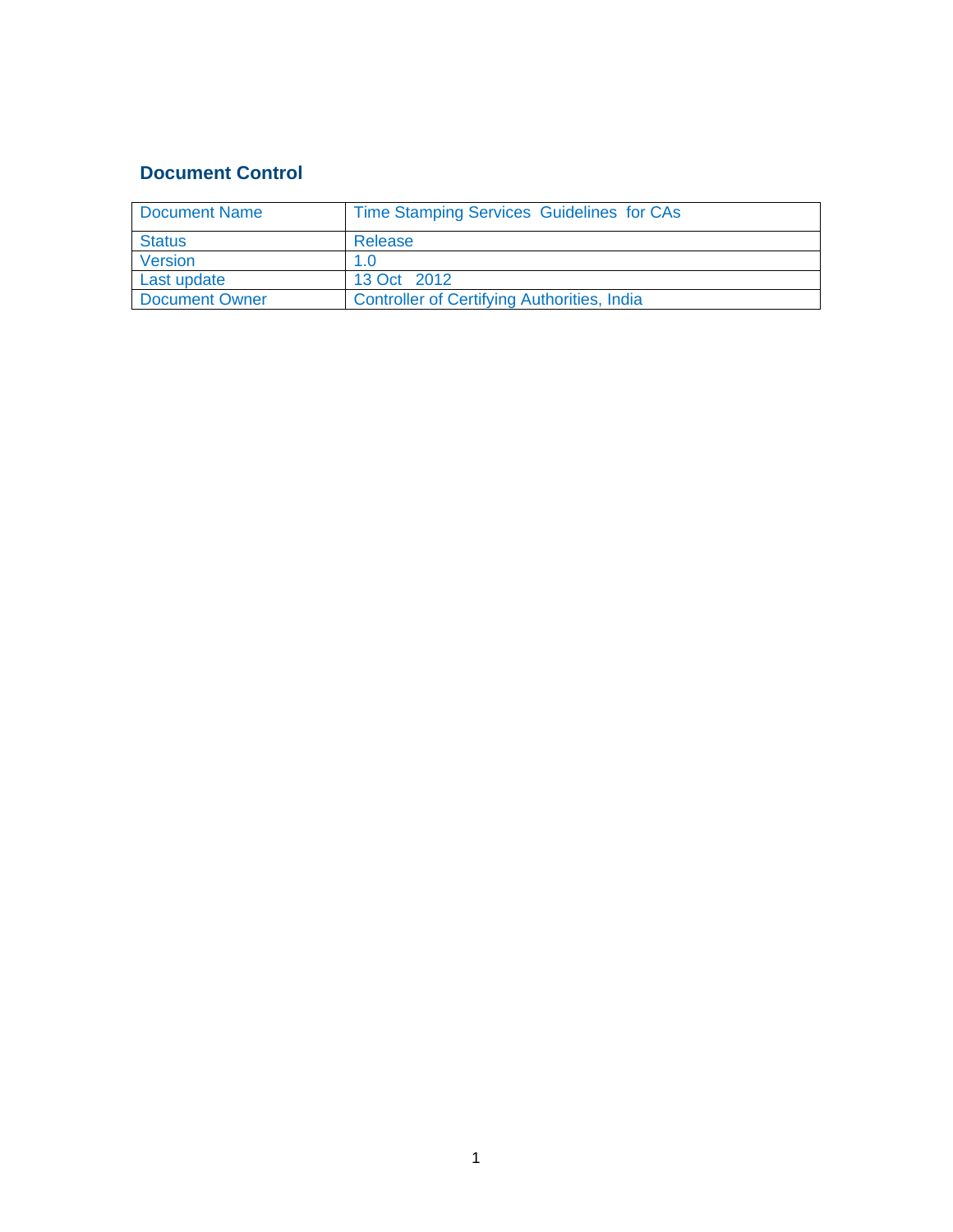# Table of contents

| 6 TIME STAMPING SERVICES CERTIFICATE AND TIME STAMP TOKEN PROFILES8 |  |
|---------------------------------------------------------------------|--|
|                                                                     |  |
|                                                                     |  |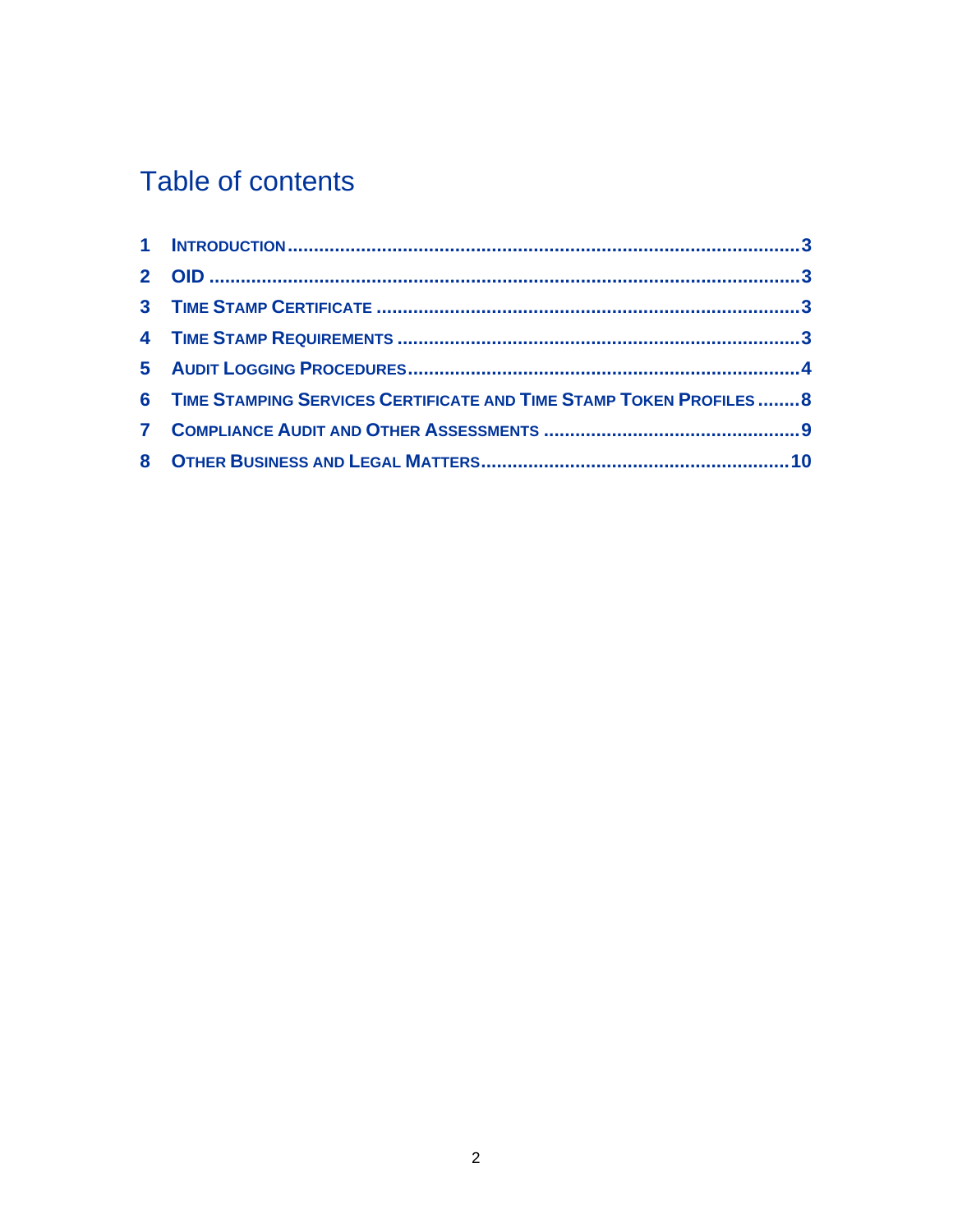## **1 Introduction**

This is a guidelines for implementation of Time Stamping Services by Certifying Authorities (CA) In support of the IT Act of 2000, the Government of India established the CCA. Licensed Certifying Authorities (CAs) are required to operate Time Stamping Services. The CA shall not issue a Time stamping certificate other than for its own time stamping service. The Time stamping service provided by CA should be logically & physically separate from the CA systems. However CA can use the same physical infrastructure and resources. The Audit of the Time Stamping service shall be included in the audit of CA facilities.

The CCA Public Key Infrastructure (PKI) is a hierarchical PKI. The CCA PKI consists of the CCA component(s) meet the assurance requirements.

## **2 OID**

OID for time stamp token as listed below

| id-CCA | $\therefore$ = {2.16.356.100} |
|--------|-------------------------------|
| id-tsp | $\mathbb{R}$ = (id-CCA 3)     |

This identifier (i.e., {2.16.356.100.3.0} shall be asserted in every time stamp token.

## **3 Time Stamp Certificate**

The Time Stamping certificates shall be issued by an Intermediate CA. An intermediate CA with sub-CA must necessarily issue time stamping certificates only through its intermediate CA. If intermediate CA is having no sub-CA, a time stamping CA shall be created to issue time stamping certificates.

## **4 Time Stamp Requirements**

### **4.1 Time Stamp Token**

Time stamp tokens shall be in compliance with RFC 3161.

Each time stamp token shall have a unique identifier.

The time included in the time-stamp token shall be synchronized with Standard Time Source within the accuracy defined in this policy and, if present, within the accuracy defined in the timestamp token itself. The accuracy is defined to be  $\pm$  1 second.

In compliance with RFC 3161, the time-stamp token shall include a representation (e.g., hash value) of the datum being time-stamped as provided by the time stamp requestor/subscriber.

The time-stamp token shall be signed using a key generated exclusively for this purpose. The relying parties shall be able to ascertain this by the presence of a critical extended key usage extension of id-kp-timestamping {1 3 6 1 5 5 7 3 8}.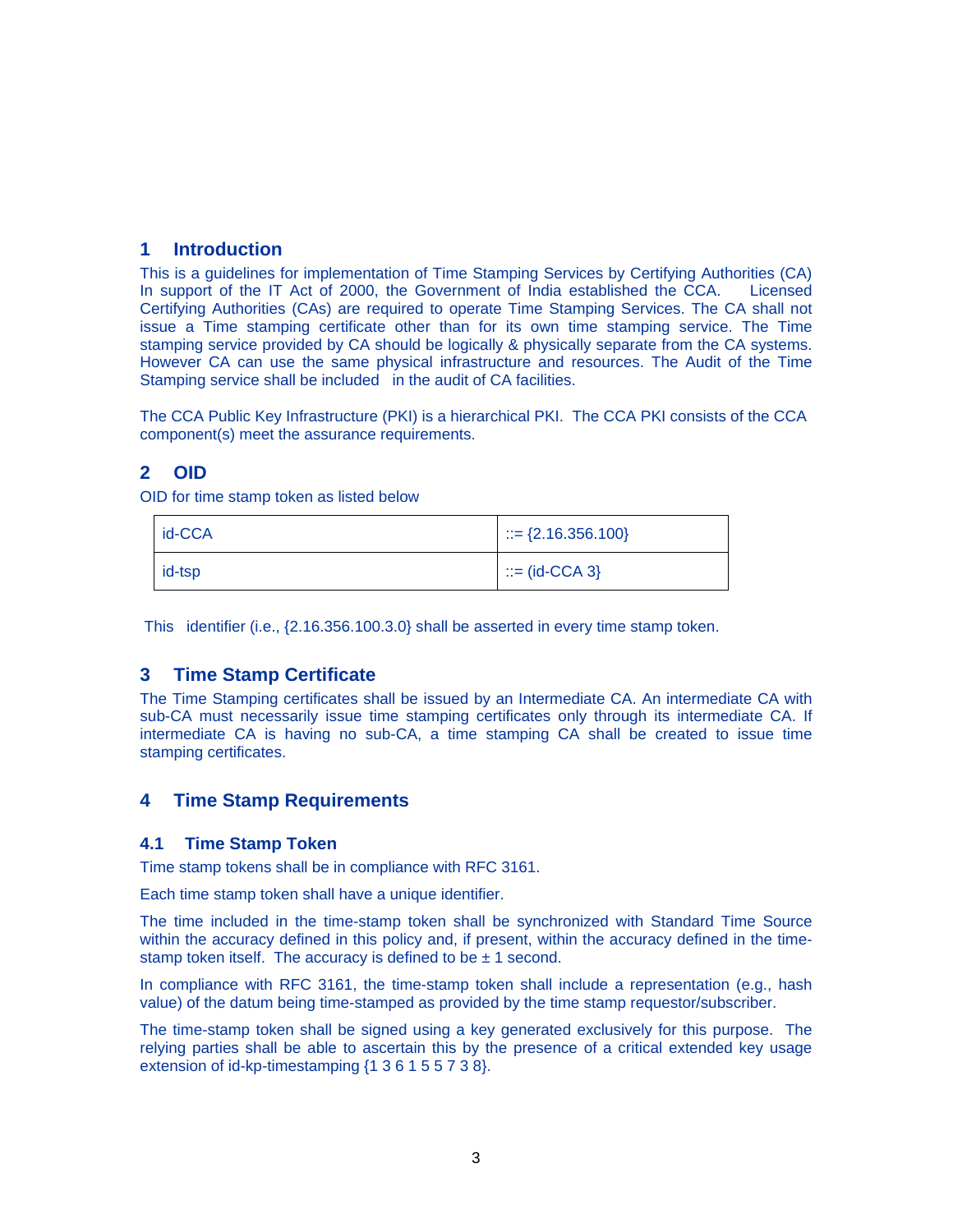## **4.2 Time Stamping Services Clock**

The time values the Time Stamping services uses in the time-stamp token shall be traceable to a Standard Time Source in India.

The Time Stamping services clocks shall be protected against threats which could result in an undetected change to the clock that takes it outside its calibration. Examples of threats include tampering by unauthorized personnel, radio or electrical shocks.

The CA shall provide a capability to detect the Time Stamping services clock being out accuracy specified in this guidelines. When the Time Stamping services clock is detected as being out of the accuracy specified in this guidelines, the event shall be audited and time-stamp tokens shall not be issued. Furthermore, this non-issuance shall be audited.

Note: The National Physical Laboratory, India (NPLI), is responsible for maintenance and development of the Indian Standard Time (IST) . NPLI maintains the time scale of Indian Standard Time (IST) with the help of a commercial cesium atomic clock. The time scale maintained by NPL is designated as UTC.

## **5 Audit Logging Procedures**

Audit log files shall be generated for all events relating to the security of the Time Stamping services. Where possible, the security audit logs shall be automatically collected. Where this is not possible, a logbook, paper form, or other physical mechanism shall be used. All security audit logs, both electronic and non-electronic, shall be retained and made available during compliance audits. The security audit logs for each auditable event defined in this section shall be maintained in accordance with Section below.

### **5.1.1 Types of Events Recorded**

All security auditing capabilities of the operating system and the applications required shall be enabled. As a result, most of the events identified in the table shall be automatically recorded. At a minimum, each audit record shall include the following (either recorded automatically or manually for each auditable event):

- 1. The type of event,
- 2. The date and time the event occurred,
- 3. Success or failure where appropriate, and
- 4. The identity of the entity and/or operator that caused the event.

The following events shall be audited:

| <b>Auditable Event</b>                                                               | CА |
|--------------------------------------------------------------------------------------|----|
| <b>SECURITY AUDIT</b>                                                                |    |
| Any changes to the Audit parameters, e.g., audit frequency,<br>type of event audited | X  |
| Any attempt to delete or modify the Audit logs                                       | x  |
| <b>LOGICAL ACCESS</b>                                                                |    |
| Successful and unsuccessful attempts to assume a role                                | X  |
| The value of maximum number of authentication attempts is<br>changed                 |    |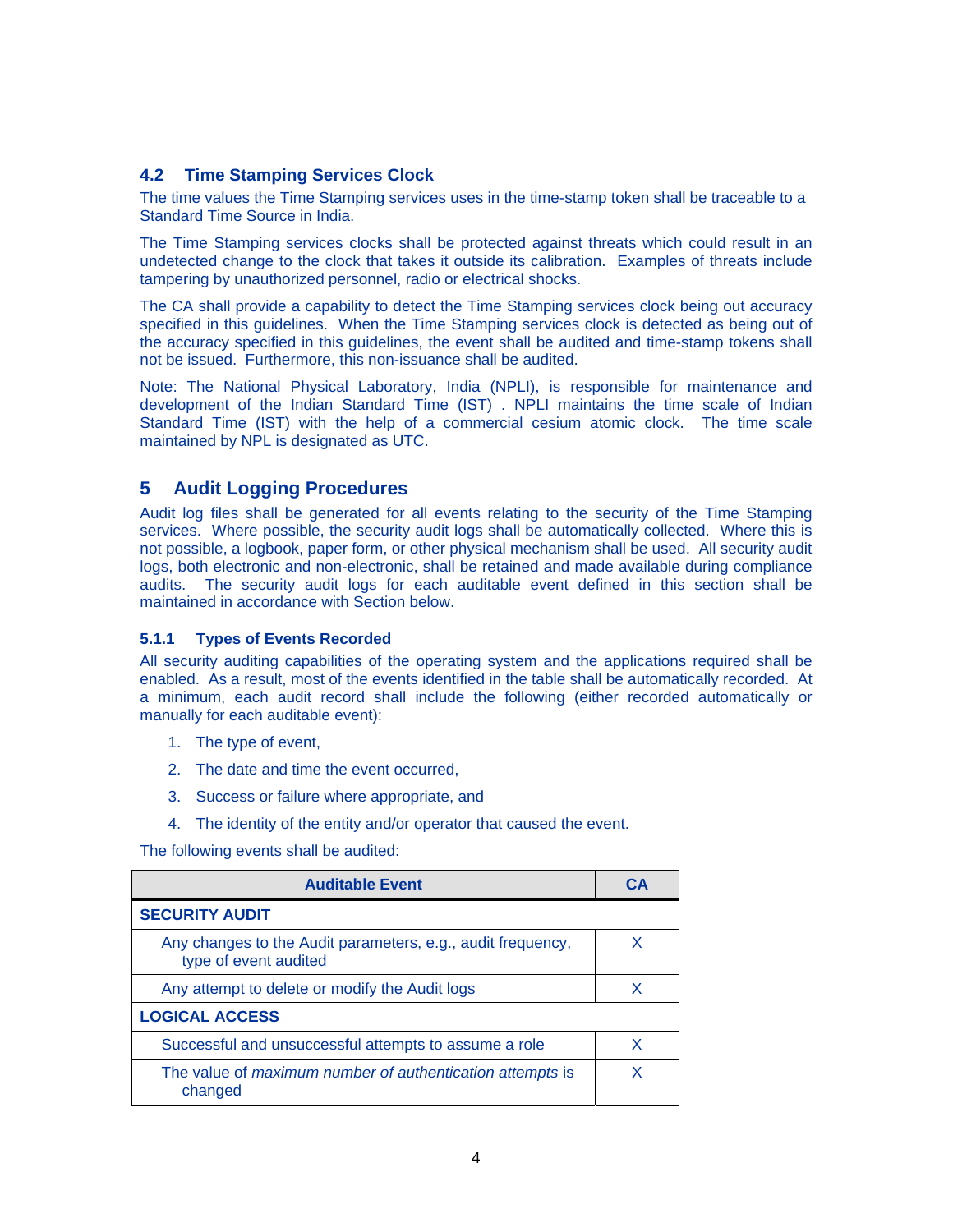| <b>Auditable Event</b>                                                                                              | CA |
|---------------------------------------------------------------------------------------------------------------------|----|
| The number of unsuccessful authentication attempts exceeds<br>the maximum authentication attempts during user login | X. |
| An Administrator unlocks an account that has been locked as<br>a result of unsuccessful authentication attempts     | x  |
| An Administrator changes the type of authenticator, e.g., from<br>a password to a biometric                         | X  |
| <b>KEY GENERATION</b>                                                                                               |    |
| Whenever the CA generates Time Stamping Services<br><b>Signing Key Pair</b>                                         | X  |
| <b>KEY BACKUP AND RESTORE</b>                                                                                       |    |
| Backing up Time Stamping Services private key                                                                       | X  |
| Restoration of Time Stamping Services private key from<br>backup                                                    | x  |
| <b>TIME STAMPING SERVICES CERTIFICATE REGISTRATION</b>                                                              |    |
| All Time Stamping Services certificate requests                                                                     | X  |
| <b>CERTIFICATE REVOCATION</b>                                                                                       |    |
| All Time Stamping Services certificate revocation requests                                                          | X. |
| <b>CONFIGURATION</b>                                                                                                |    |
| Any security-relevant changes to the Time Stamping Services<br>configuration                                        | X  |
| <b>ACCOUNT ADMINISTRATION</b>                                                                                       |    |
| Roles and users are added or deleted                                                                                | X  |
| The access control privileges of a user account or a role are<br>modified                                           | x  |
| <b>TIME STAMP TOKEN MANAGEMENT</b>                                                                                  |    |
| All changes to the time stamp token profile                                                                         | x  |
| <b>TIME CLOCK</b>                                                                                                   |    |
| All changes to the T Time Stamping Services time clock                                                              | X  |
| All changes to the Time Stamping Services time source                                                               | X  |
| <b>MISCELLANEOUS</b>                                                                                                |    |
| Appointment of an individual to a Trusted Role                                                                      | X  |
| Designation of personnel for multiparty control                                                                     | X  |
| Installation of the Operating System                                                                                | X  |
| Installation of the T Time Stamping Services Application                                                            | X  |
| Installation of hardware cryptographic modules                                                                      | X  |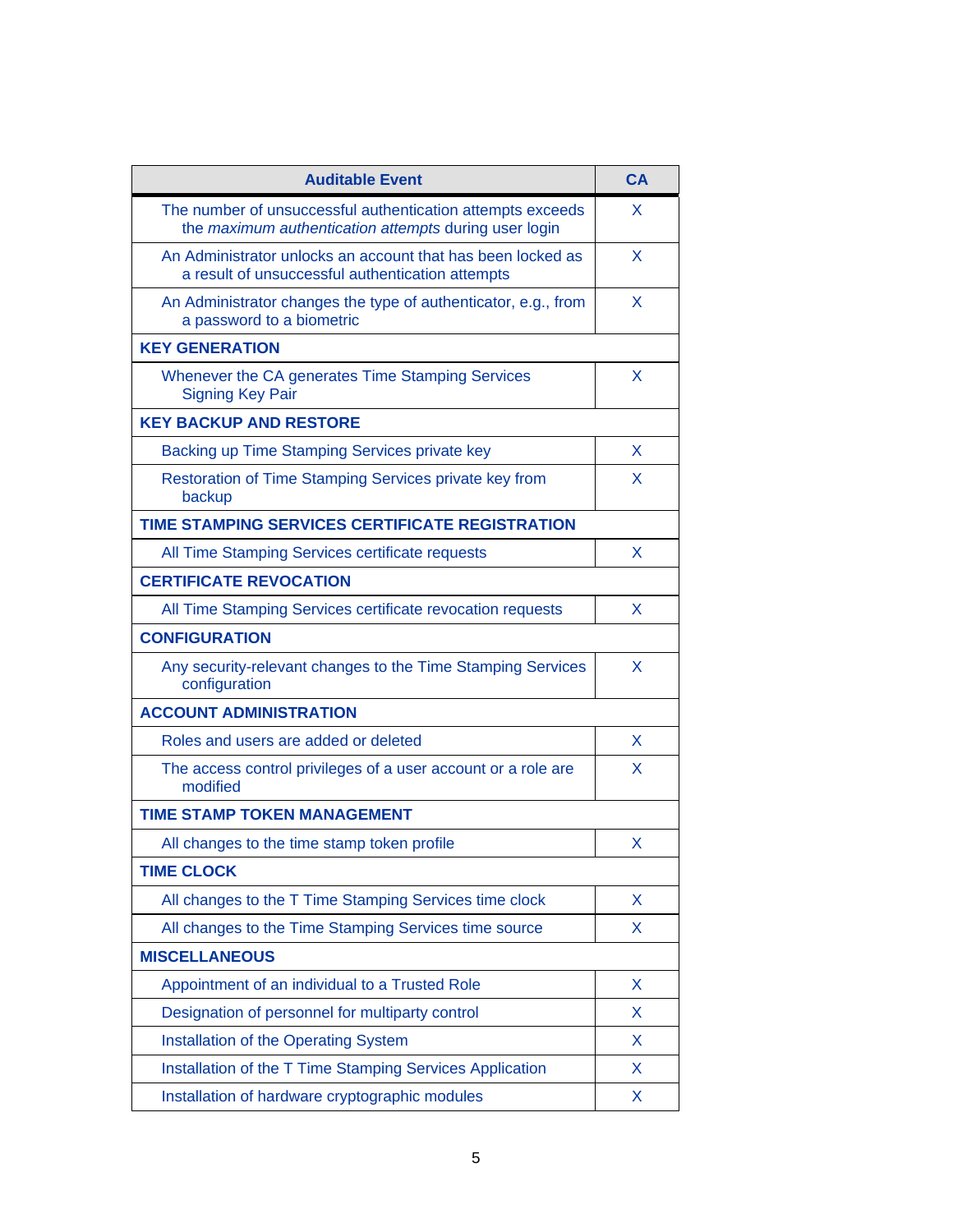| <b>Auditable Event</b>                                                      | <b>CA</b> |
|-----------------------------------------------------------------------------|-----------|
| Removal of hardware cryptographic modules                                   | X         |
| Destruction of cryptographic modules                                        | X.        |
| Zeroization of cryptographic modules                                        | X         |
| <b>System Startup</b>                                                       | X         |
| Logon attempts to Time Stamping Services Application                        | X         |
| Receipt of hardware / software                                              | X.        |
| Attempts to set passwords                                                   | X         |
| Attempts to modify passwords                                                | X.        |
| Back up of the internal Time Stamping Services database                     | X         |
| Restoration from back up of the internal Time Stamping<br>Services database | X.        |
| File manipulation (e.g., creation, renaming, moving)                        | X         |
| Access to the internal Time Stamping Services database                      | X         |
| Re-key of the Time Stamping Services certificate                            | X         |
| <b>CONFIGURATION CHANGES</b>                                                |           |
| <b>Hardware</b>                                                             | X         |
| <b>Software</b>                                                             | X         |
| <b>Operating System</b>                                                     | X         |
| <b>Patches</b>                                                              | X         |
| <b>Security Profiles</b>                                                    | X         |
| PHYSICAL ACCESS / SITE SECURITY                                             |           |
| Personnel Access to room housing Time Stamping Services                     | X         |
| Access to the T Time Stamping Services                                      | X         |
| Known or suspected violations of physical security                          | X         |
| <b>ANOMALIES</b>                                                            |           |
| Software error conditions                                                   | X         |
| Software check integrity failures                                           | X         |
| Receipt of improper messages                                                | X         |
| <b>Misrouted messages</b>                                                   | X         |
| Network attacks (suspected or confirmed)                                    | X         |
| <b>Equipment failure</b>                                                    | X         |
| <b>Electrical power outages</b>                                             | X         |
| Uninterruptible Power Supply (UPS) failure                                  | X         |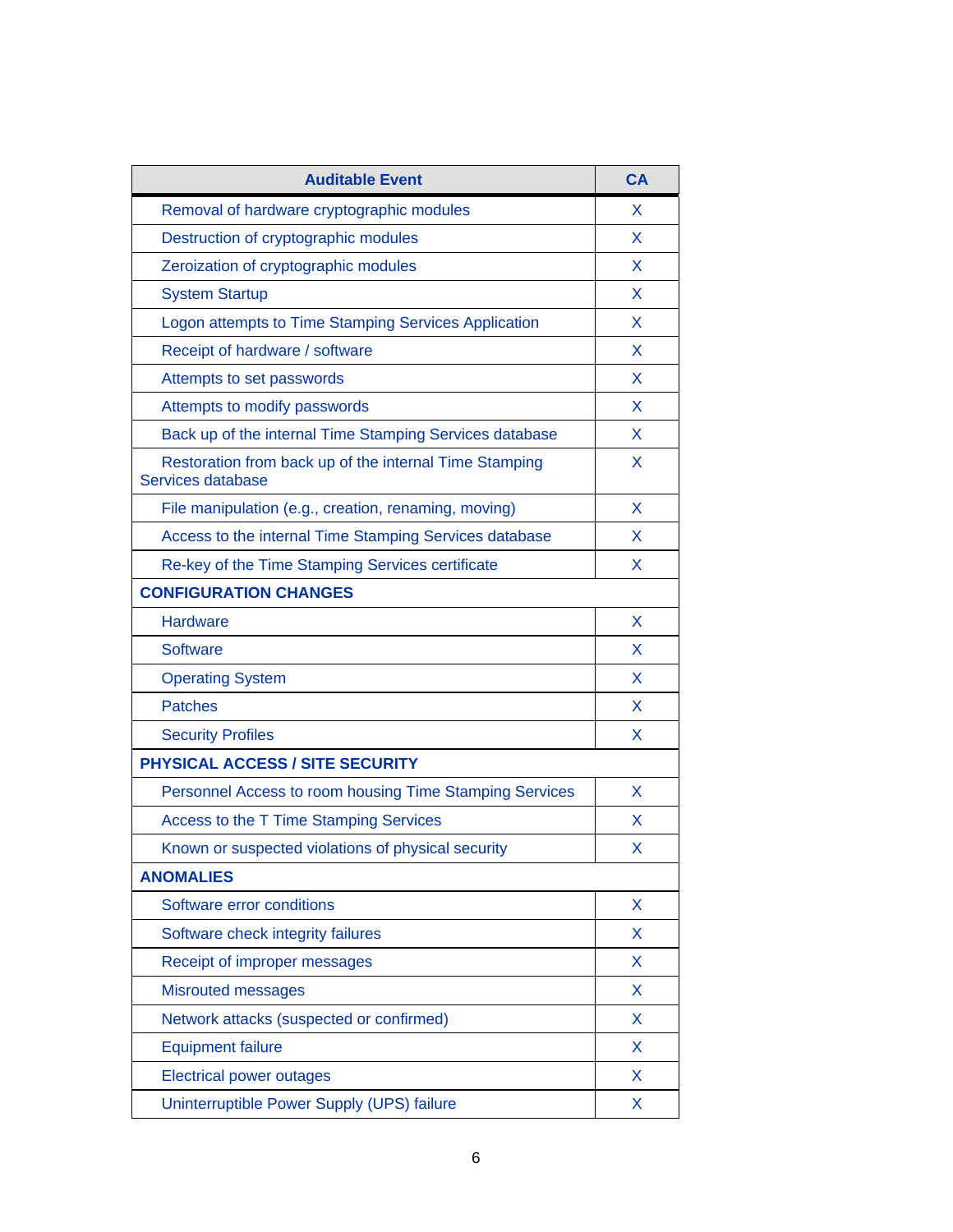| <b>Auditable Event</b>                                     | CА |
|------------------------------------------------------------|----|
| Obvious and significant network service or access failures |    |
| <b>Violations of Time Stamping Services</b>                |    |
| <b>Resetting Operating System clock</b>                    |    |

## **5.1.2 Frequency of Processing Audit Logs**

Frequency of Time Stamping Services audit log processing shall be in accordance with the requirements set for the CAs in Section 5.4.2 of the [CCACP].

## **5.1.3 Retention Period for Audit Logs**

See Section 5.2.1.

## **5.1.4 Protection of Audit Logs**

Protection of Time Stamping Services audit log shall be in accordance with the requirements set for the CAs in Section 5.4.4 of the [CCACP].

## **5.1.5 Audit Log Backup Procedures**

Audit logs and audit summaries shall be archived per Section 5.2.1.

### **5.1.6 Audit Collection System (internal vs. external)**

Time Stamping Services audit collection requirements shall be in accordance with the requirements set for the CAs in Section 5.4.6 of the [CCACP].

## **5.2 Records Archival**

### **5.2.1 Types of Records Archived**

CA archive records shall be sufficiently detailed to establish the proper operation of the Time Stamping Services or the validity of any time stamp issued by the Time Stamping Services.

| <b>Data To Be Archived</b>                            | C.I |
|-------------------------------------------------------|-----|
| <b>Contractual obligations</b>                        | X   |
| System and equipment configuration                    | X   |
| Modifications and updates to system or configuration  | X   |
| Time stamp requests                                   | X   |
| Time stamp tokens                                     | X   |
| <b>Record of Time Stamping Services Re-key</b>        | X   |
| All Audit Logs                                        | X   |
| <b>All Audit Log Summaries</b>                        | X   |
| Other data or applications to verify archive contents | X   |
| Compliance audit reports                              |     |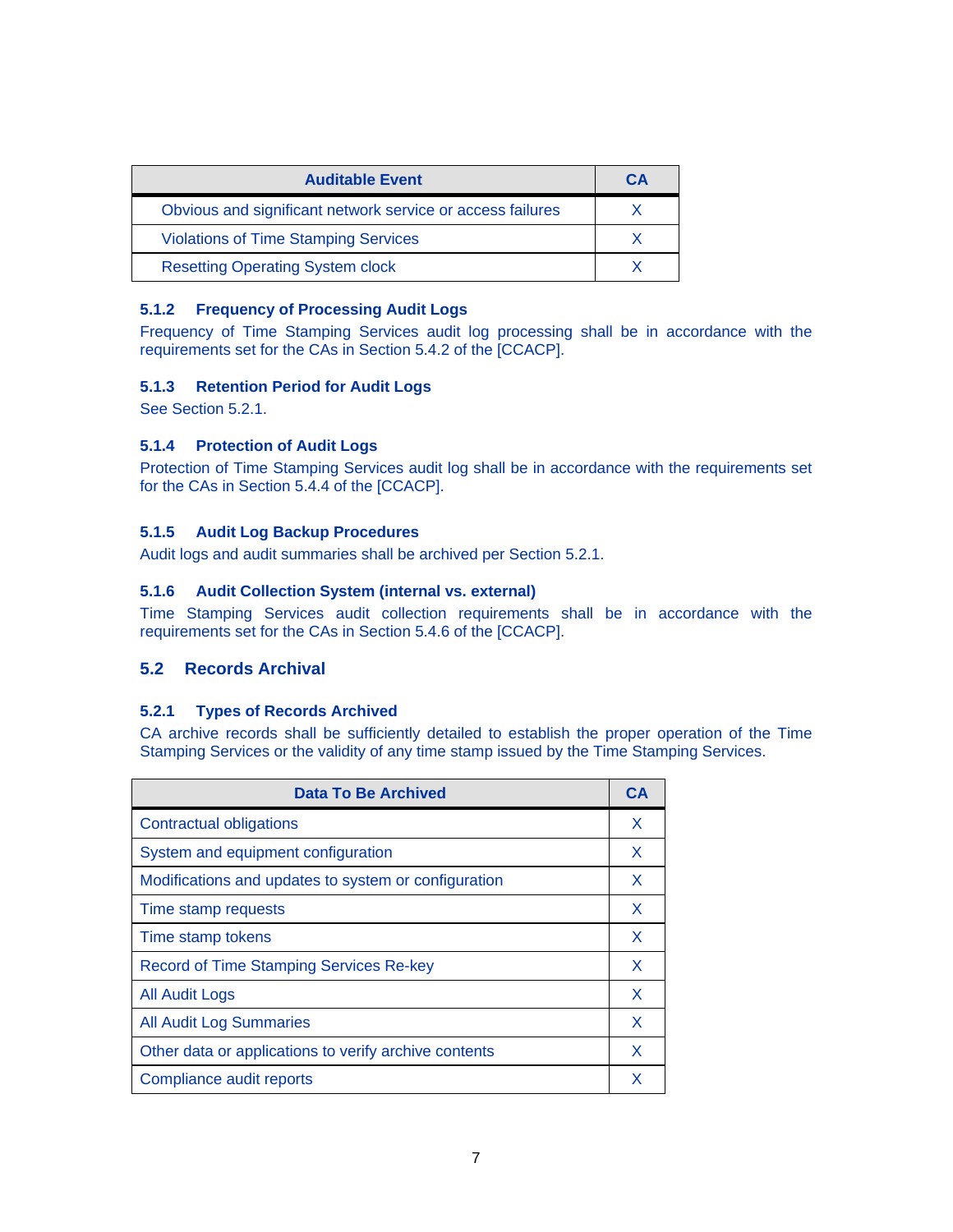## **5.2.2 Retention Period for Archive**

The archive retention period for Time Stamping Services shall be the same as those listed for Class 3 CA in Section 5.5.2 of the [CCACP].

### **5.2.3 Protection of Archive**

Protection of Time Stamping Services archives shall be the same as those listed for CA in Section 5.5.3 of the [CCACP].

### **5.2.4 Archive Backup Procedures**

No Stipulation.

### **5.2.5 Requirements for Time-Stamping of Records**

Archived records shall be time stamped such that order of events can be determined.

#### **5.2.6 Archive Collection System (internal or external)**

No stipulation.

#### **5.2.7 Business Continuity Capabilities after a Disaster**

In the case of a disaster whereby a Time Stamping Services installation is physically damaged and all copies of the Time Stamping Services Signing Key are destroyed as a result, the Time Stamping Services shall reestablish services as soon as practical

## **6 Time Stamping Services Certificate and Time Stamp Token Profiles**

## **6.1 Time Stamping Services Certificate Profile**

Time Stamping Services Certificate profile is detailed in the CCA's Digital Signature Interoperability Guidelines document [CCA-PROF].

### **6.2 Time Stamp Token Profile**

#### **6.2.1 Time Request Format**

Time stamp requests sent to the CAs are not required to be signed, but may be at the discretion of the Issuer PKI. See RFC 3161 for detailed syntax. The following table lists the fields that are expected by the Time Stamping Services.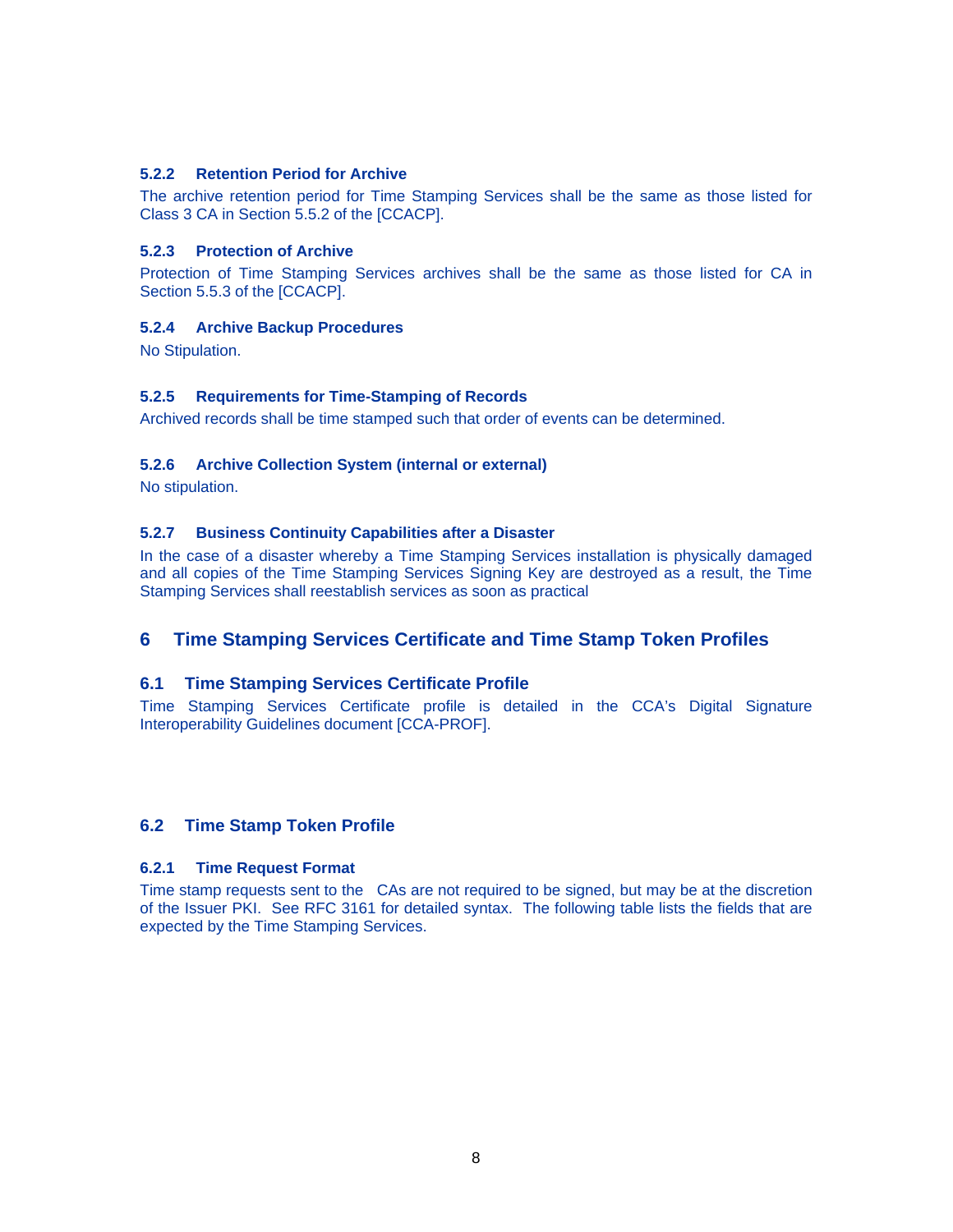| <b>Field</b>                               | <b>Value</b>                                 |
|--------------------------------------------|----------------------------------------------|
| <b>Version</b>                             | V1(1)                                        |
| <b>Message Imprint</b>                     | Hash algorithm identifier, hashed message    |
| <b>Time Stamping Services</b><br>Policy ID | Absent or id-tsp business {2.16.356.100.3.0} |
| <b>Nonce</b>                               | Optional                                     |
| <b>Certificate Request</b>                 | Optional                                     |
| <b>Request Extension</b>                   | Value *                                      |
| <b>None</b>                                | <b>None</b>                                  |

\*no extension is required to be supported

## **6.2.2 Time Stamp Response Format**

See RFC 3161 for detailed syntax. The following table lists which fields are populated by the Time Stamping Services.

| <b>Field</b>              | <b>Value</b>                                                                                                                                                                                                                          |
|---------------------------|---------------------------------------------------------------------------------------------------------------------------------------------------------------------------------------------------------------------------------------|
| <b>Status</b>             | As specified in RFC 3161                                                                                                                                                                                                              |
| <b>Time Stamp Token</b>   | CMS signedData content type with encapsulated content type of id-ct-<br>TSTInfo {1.2.840.1135491.9.16.1.4} - always contains Time Stamping<br>Services certificate in SigningCertificate attribute which is part of the<br>signerInfo |
|                           | Version: V1 (1)                                                                                                                                                                                                                       |
|                           | Time Stamping Services Policy ID: id-tsp business {2.16.356.100.3.0}                                                                                                                                                                  |
|                           | Message Imprint (same as in the request)                                                                                                                                                                                              |
|                           | Serial Number (unique, up to 160 bits)                                                                                                                                                                                                |
|                           | Time Stamp: Generalized Time in UTC                                                                                                                                                                                                   |
|                           | <b>Accuracy: Optional</b>                                                                                                                                                                                                             |
|                           | <b>Ordering: Optional</b>                                                                                                                                                                                                             |
|                           | Nonce: Same as in request; present if and only if in the request                                                                                                                                                                      |
|                           | <b>TSA: Time Stamping Services DN</b>                                                                                                                                                                                                 |
| <b>Response Extension</b> | $\ast$<br><b>Value</b>                                                                                                                                                                                                                |
| <b>None</b>               | <b>None</b>                                                                                                                                                                                                                           |

\*no extension is required to be generated, no extension shall be critical

## **7 Compliance Audit and Other Assessments**

The Time Stamping Services compliance audit requirements shall be the same as those listed for CA in Section 8 and subsections thereof in [CCACP].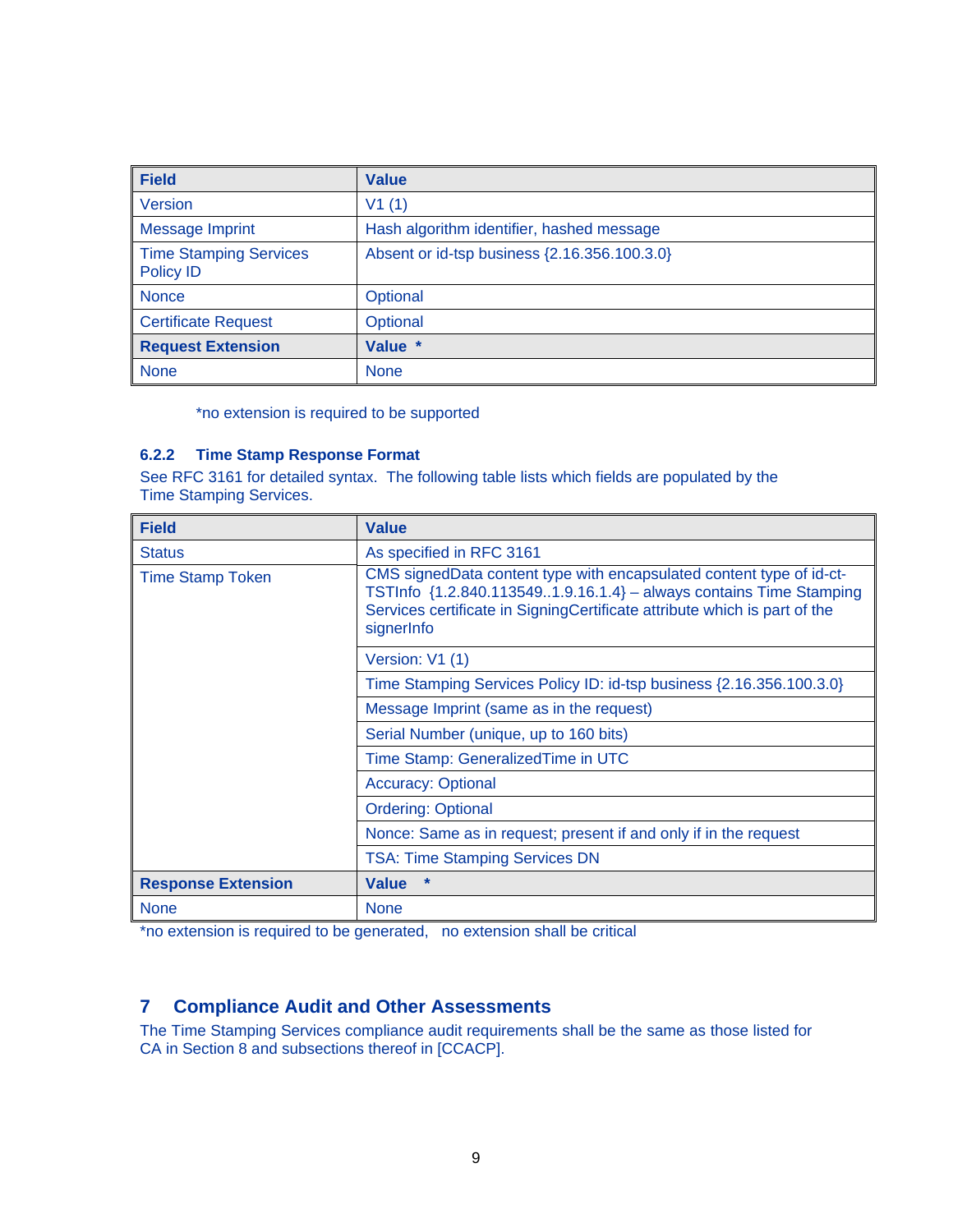## **8 Other Business and Legal Matters**

## **8.1 Confidentiality of Business Information**

Each CA shall maintain the confidentiality of confidential business information that is clearly marked or labeled as confidential or by its nature should reasonably be understood to be confidential, and shall treat such information with the same degree of care and security as the licensed CA treats its own most confidential information.

## **8.2 Privacy of Personal Information**

 CAs may store, process, and disclose personally identifiable information in accordance with the privacy policy of that Time Stamping Services

## **8.3 Intellectual Property Rights**

CAs shall not knowingly violate any intellectual property rights held by others.

### **8.3.1 Property Rights in Certificates and Revocation Information**

 CAs may claim all Intellectual Property Rights in and to the time stamps they issue. However, they must grants permission to reproduce and distribute time stamp information on a nonexclusive royalty-free basis, provided that the recipient agrees to distributed them at no cost.

### **8.3.2 Property Rights in Keys**

CAs may claim property rights to the keys they use (i.e., time stamp authority key pair).

### **8.3.3 Property Rights in Time Stamp Data**

Time stamp applicants may claim property rights to the data they request to be time stamped.

### **8.4 Representations and Warranties**

### **8.4.1 CA Representations and Warranties**

### 8.4.1.1 CA

CAs represents and warrants that:

- 1. Time Stamping Services signing private key is protected and that no unauthorized person has ever had access to that private key; and
- 2. All representations made by the CA in any applicable agreements are true and accurate, to the best knowledge of the applicable CA

## **8.4.2 Relying Party**

Parties who rely upon the time stamps issued under this Time Stamping Services shall:

- 1. Validate the certification path for the Time Stamping Services certificate using procedures described in RFC 5280;
- 2. Verify that the Time Stamping Services certificate contains extended key usage extension with id-kp-timestamping {1 3 6 1 5 5 7 3 8} OID; and